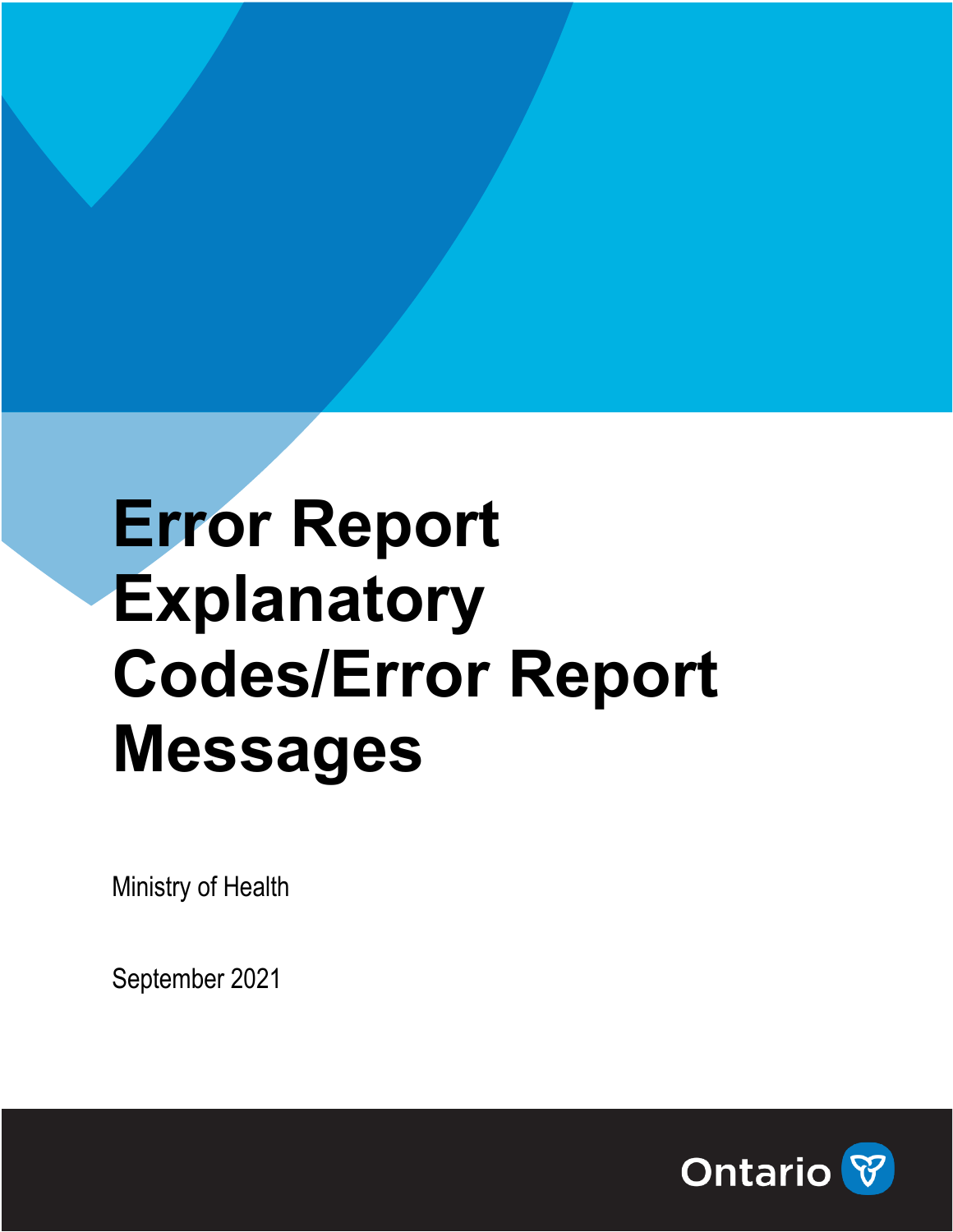## **Error Report Explanatory Codes/Error Report Messages**

Error report explanatory codes or Error report messages are used for routing internally rejected electronic input claims to the Error Report. These codes are at times referred to as "Error messages" or "Error explan codes".

| <b>Error Report</b><br><b>Explanatory</b><br>Code | <b>Description</b>                                                                                                    |
|---------------------------------------------------|-----------------------------------------------------------------------------------------------------------------------|
| 02                                                | Incorrect District code 0 Correct & resubmit                                                                          |
| 03                                                | Date of service does not match OP report-correct & resubmit                                                           |
| 04                                                | Special Visit premium payable only when submitting with FSC<br>from the general listings                              |
| 05                                                | No receipt of supporting documentation requested by MOH                                                               |
| 09                                                | Fee Schedule Code(s) used is not correct. Please resubmit using<br>appropriate code(s) from OHIP Schedule of Benefits |
| 10                                                | <b>Resubmit as RMB Claim</b>                                                                                          |
| 11                                                | <b>Bill Patient or Quebec Medicare</b>                                                                                |
| 12                                                | Please advise Patient to contact MOH re eligibility / card<br>status/address                                          |
| 13                                                | Service date is prior to newborn's date of birth                                                                      |
| 14                                                | Fee billed low-check for current SOB fee                                                                              |
| 15                                                | No. of Services exceed Maximum allowed                                                                                |
| 16                                                | Cannot be claimed alone/service date mismatch                                                                         |
| 17                                                | E409/E410 N/A-Resubmit with appropriate assist/anaesthetic<br>premium codes                                           |
| 18                                                | Resubmit with man review indicator and provide supporting<br>documentation for two assistants                         |
| 19                                                | Resubmit with manual review indicator and forward copy of OP<br>Report                                                |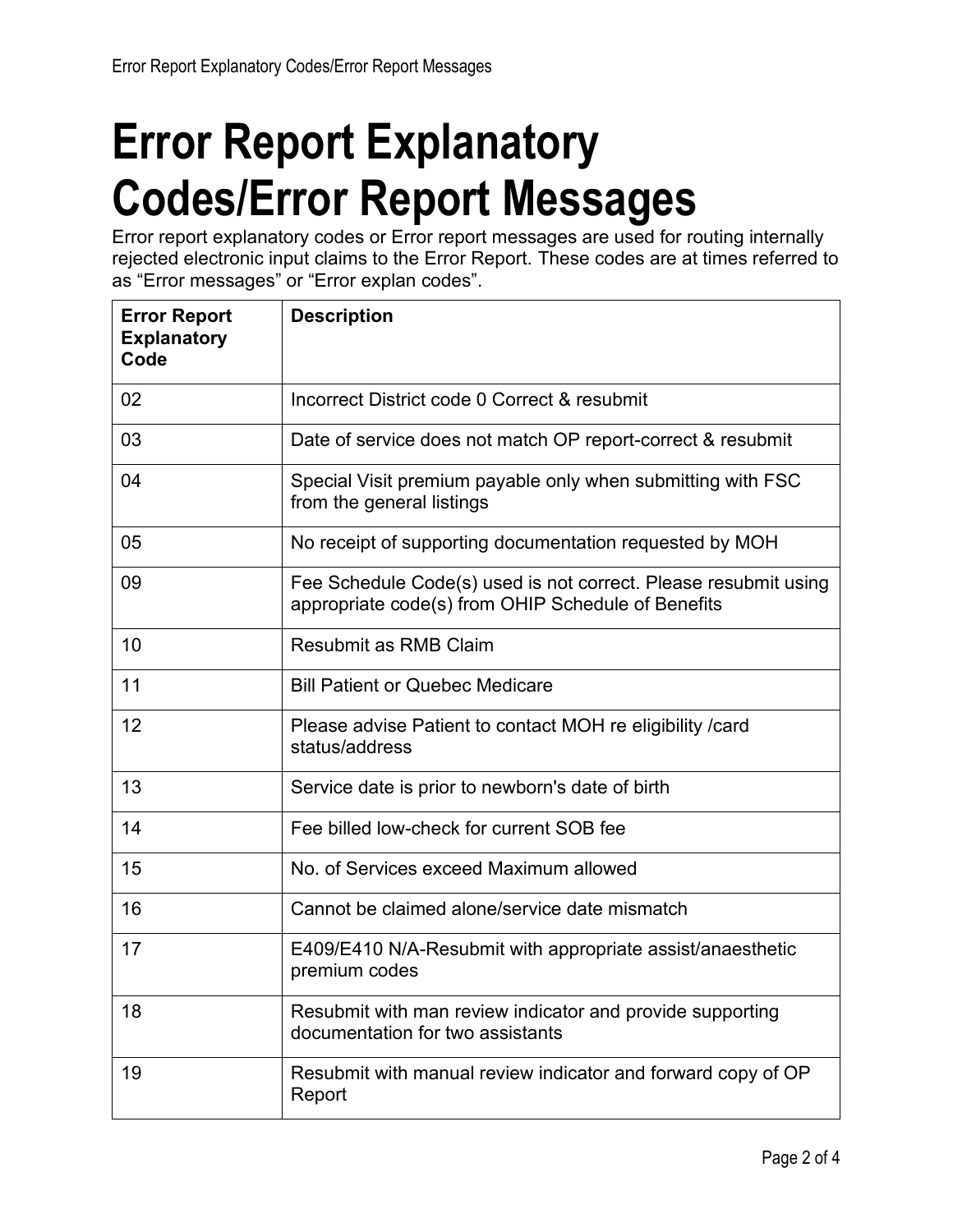| <b>Error Report</b><br><b>Explanatory</b><br>Code | <b>Description</b>                                                                                                                                                                                                                                                                                                                          |
|---------------------------------------------------|---------------------------------------------------------------------------------------------------------------------------------------------------------------------------------------------------------------------------------------------------------------------------------------------------------------------------------------------|
| 20                                                | Resubmit with manual review documentation <i>i.e.</i> consultation<br>report/Hospital Records                                                                                                                                                                                                                                               |
| 21                                                | Records indicate patient deceased/ Please clarify or confirm.                                                                                                                                                                                                                                                                               |
| 22                                                | Code submitted requires prior approval                                                                                                                                                                                                                                                                                                      |
| 23                                                | Hospital visits claimed by more than one physician-please clarify<br>role in patient's care                                                                                                                                                                                                                                                 |
| 24                                                | Claims appearing on previous RA's as over/under payments<br>should not be resubmitted. Submit your inquiry electronically<br>using eSubmit or fax the ministry using the "Remittance Advice<br>Inquiry" form (0918-84) to your claims processing office. This<br>form is available online.                                                  |
| 25                                                | Incomplete newborn registration-have parent/guardian contact<br><b>MOH</b>                                                                                                                                                                                                                                                                  |
| 26                                                | One house call assessment (A901) allowed per visit. Please<br>resubmit claim with appropriate service code                                                                                                                                                                                                                                  |
| 27                                                | This duplication submission is being returned; Original<br>submission currently on file pending medical consultant<br>adjudication                                                                                                                                                                                                          |
| 28                                                | Resubmit the claim with Manual Review Indicator Submit your<br>written explanation for total time spent with patient including<br>consultation/assessment indicated using eSubmit or fax the<br>ministry using the "Claims Flagged for Manual Review" form<br>(2404-84) to your claims processing office. This form is available<br>online. |
| 29                                                | Discrepancy between claim and documentation. Resubmit claim<br>and documentation.                                                                                                                                                                                                                                                           |
| 81                                                | <b>Explanation of benefits required</b>                                                                                                                                                                                                                                                                                                     |
| 82                                                | Diagnosis required                                                                                                                                                                                                                                                                                                                          |
| 83                                                | Return with agency claim submission form                                                                                                                                                                                                                                                                                                    |
| 84                                                | Complete translation required                                                                                                                                                                                                                                                                                                               |